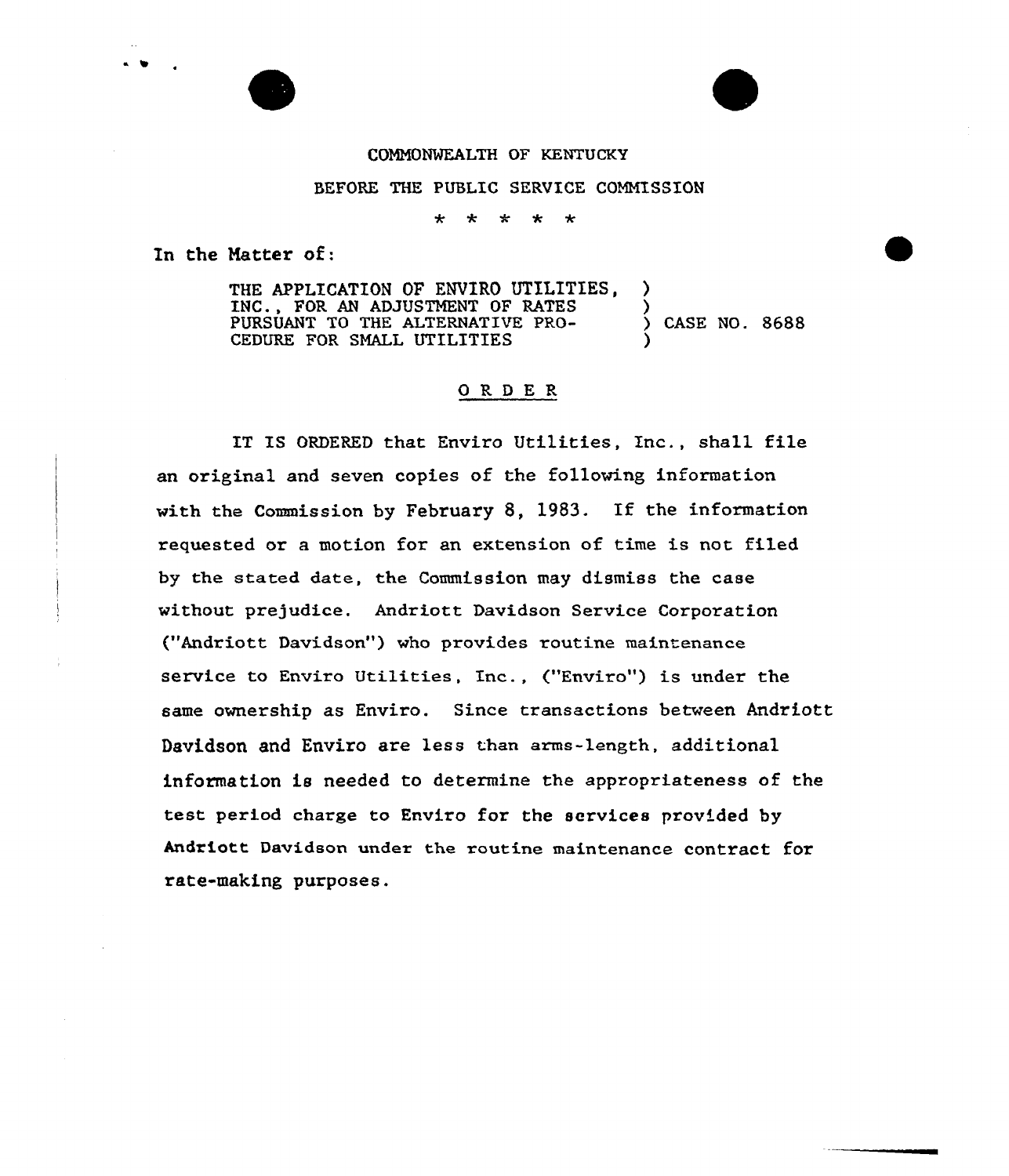

2. Provide a complete list of all sewer utilities that are provided routine maintenance services by Andriott-Davidson Service Corporation. include for each utility listed the following:

- (A) The monthly routine maintenance fee presently in effect and the effective date of that fee.
- (B) The previous monthly routine maintenance fee.
- (C) The number of customers served by each utility.
- (D) The number of sewage treatment plants and the GPD capacity of each plant during 1981.
- (E) The location of each plant.
- (F) Whether the service is provided under the standard contract or a special contract. (Provide copies of special contracts)
- (G) For each utility served under the standard contract identify by number each component of service provided for that utility.
- (H) Provide the number of visits to each treatment plant covered under the contract and the

-2-